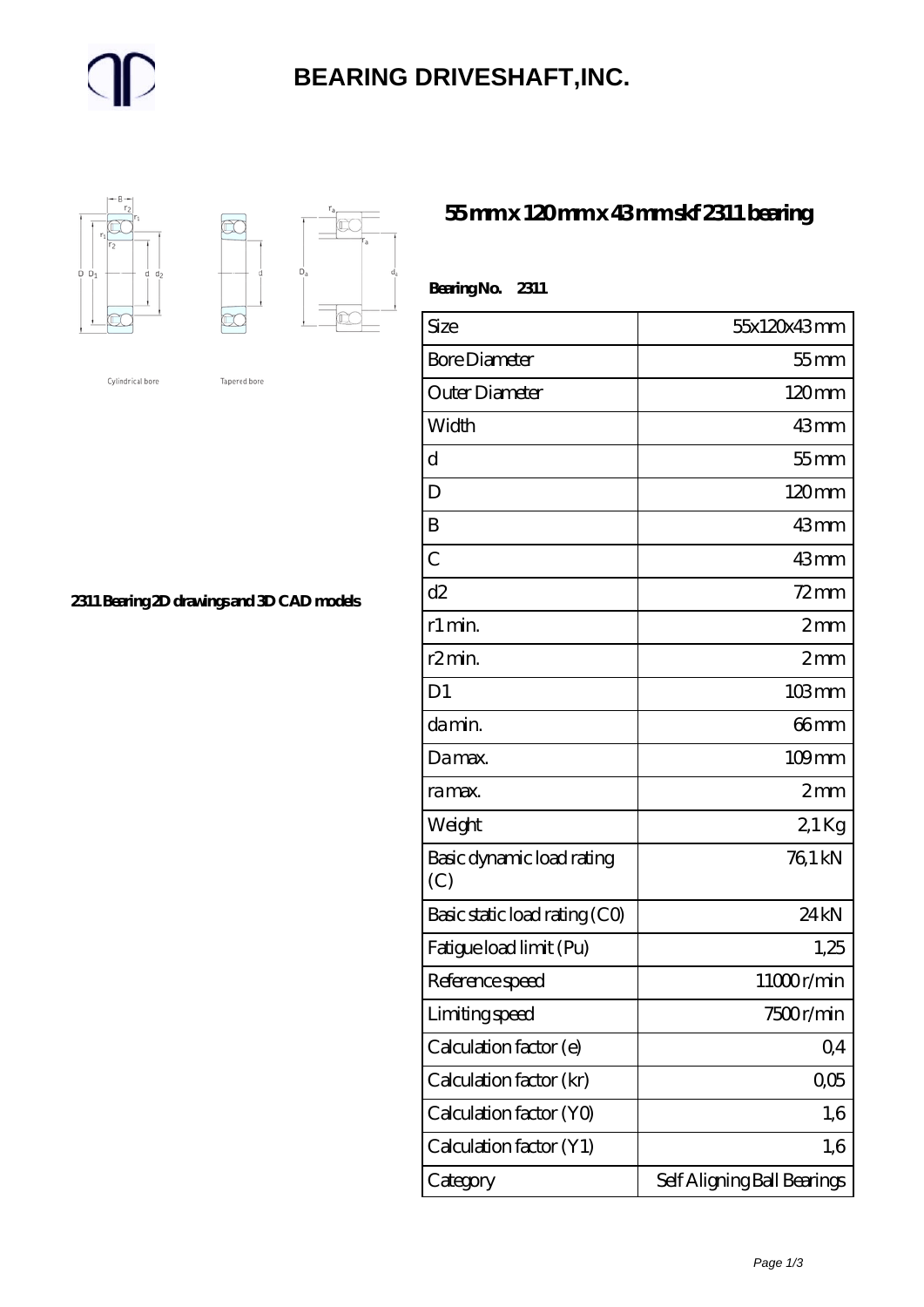# $\mathbb{P}$

### **[BEARING DRIVESHAFT,INC.](https://trendco-vick.com)**

| Inventory                | 0 <sup>0</sup>                                                                                                                                                                    |
|--------------------------|-----------------------------------------------------------------------------------------------------------------------------------------------------------------------------------|
| Manufacturer Name        | <b>SKF</b>                                                                                                                                                                        |
| Minimum Buy Quantity     | N/A                                                                                                                                                                               |
| Weight/Kilogram          | 2142                                                                                                                                                                              |
| Product Group            | BO0152                                                                                                                                                                            |
| Mounting Method          | Shaft.                                                                                                                                                                            |
| Enclosure                | Open                                                                                                                                                                              |
| Rolling Element          | <b>Ball Bearing</b>                                                                                                                                                               |
| Cage Material            | Steel                                                                                                                                                                             |
| Precision Class          | ABEC 1   ISO PO                                                                                                                                                                   |
| Internal Clearance       | CO-Medium                                                                                                                                                                         |
| Number of Rows of Balls  | Double Row                                                                                                                                                                        |
| <b>Other Features</b>    | Allowable Misalignment 3<br>Deg                                                                                                                                                   |
| Long Description         | 55MM Bore; Shaft Mount;<br>120MM Outside Diameter:<br>43MM Inner Race Width;<br>43MM Outer Race Width;<br>Open; Steel Cage; Double<br>Row of Balls, ABEC 1   ISO<br>PO, CO-Medium |
| Inch - Metric            | Metric                                                                                                                                                                            |
| Category                 | Self Aligning Ball Bearings                                                                                                                                                       |
| <b>UNSPSC</b>            | 31171532                                                                                                                                                                          |
| Harmonized Tariff Code   | 8482.105068                                                                                                                                                                       |
| Noun                     | Bearing                                                                                                                                                                           |
| Keyword String           | Self Aligning                                                                                                                                                                     |
| Manufacturer URL         | http://www.skf.com                                                                                                                                                                |
| Manufacturer Item Number | 2311                                                                                                                                                                              |
| Weight/LBS               | 4718                                                                                                                                                                              |
| Outside Diameter         | 4.724 Inch   120 Millimeter                                                                                                                                                       |
| Bore                     | 2165Inch   55 Millimeter                                                                                                                                                          |
| Inner Race Width         | 1.693Inch   43Millimeter                                                                                                                                                          |
| Outer Race Width         | 1.693Inch   43Millimeter                                                                                                                                                          |
|                          |                                                                                                                                                                                   |